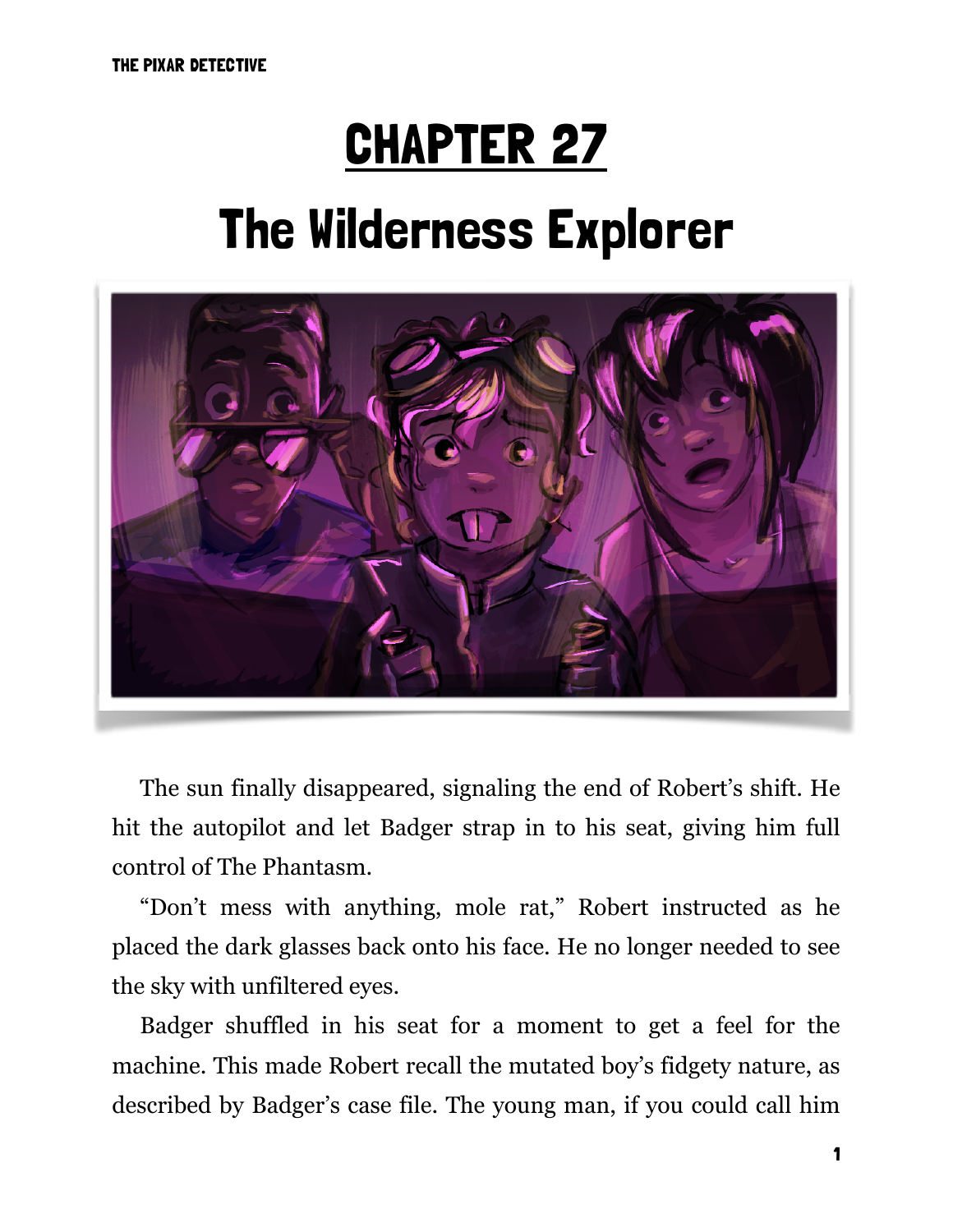that, was the nephew of the Underminer, one of his father's greatest foes. Since his defeat nearly fifty years ago, his young brother's child, Badger, had been turned over to the university by his parents. Rather than let him ascend the ranks of the mole people and become a fullfledged Underminer, they decided to trade him to Pixar University in exchange for raw materials. Robert assumed these materials would be used to construct new machines for their small society beneath the Earth's surface, which would allow for a more peaceful relationship with the people of the surface.

It was genius on the part of the university's dean, though still troubling in Robert's mind. The mole people only ever went to the surface to steal resources for building their machines, so trades were a common thing for both factions. This was the first time, however, that they had sent one of their own to the university. When Robert asked why Badger was chosen, Rey told him frankly that it warranted a large supply of materials in return. Despite his off-putting looks, Badger was a mastermind inventor and handler of tech, making it strange that they were so quick to give him up. Now, he was steering the Phantasm. Robert had few qualms about letting him fly the ship for a few hours, though his trust in the boy hadn't grown an inch since meeting him, regardless. He knew the boy was capable enough.

As he approached the common room, Robert could hear a muffled conversation between Rey and Petit. He paused for a moment near the door to listen undetected. Only a small part of him felt guilty. Both girls were playing cards on the dining table. Possibly a variation of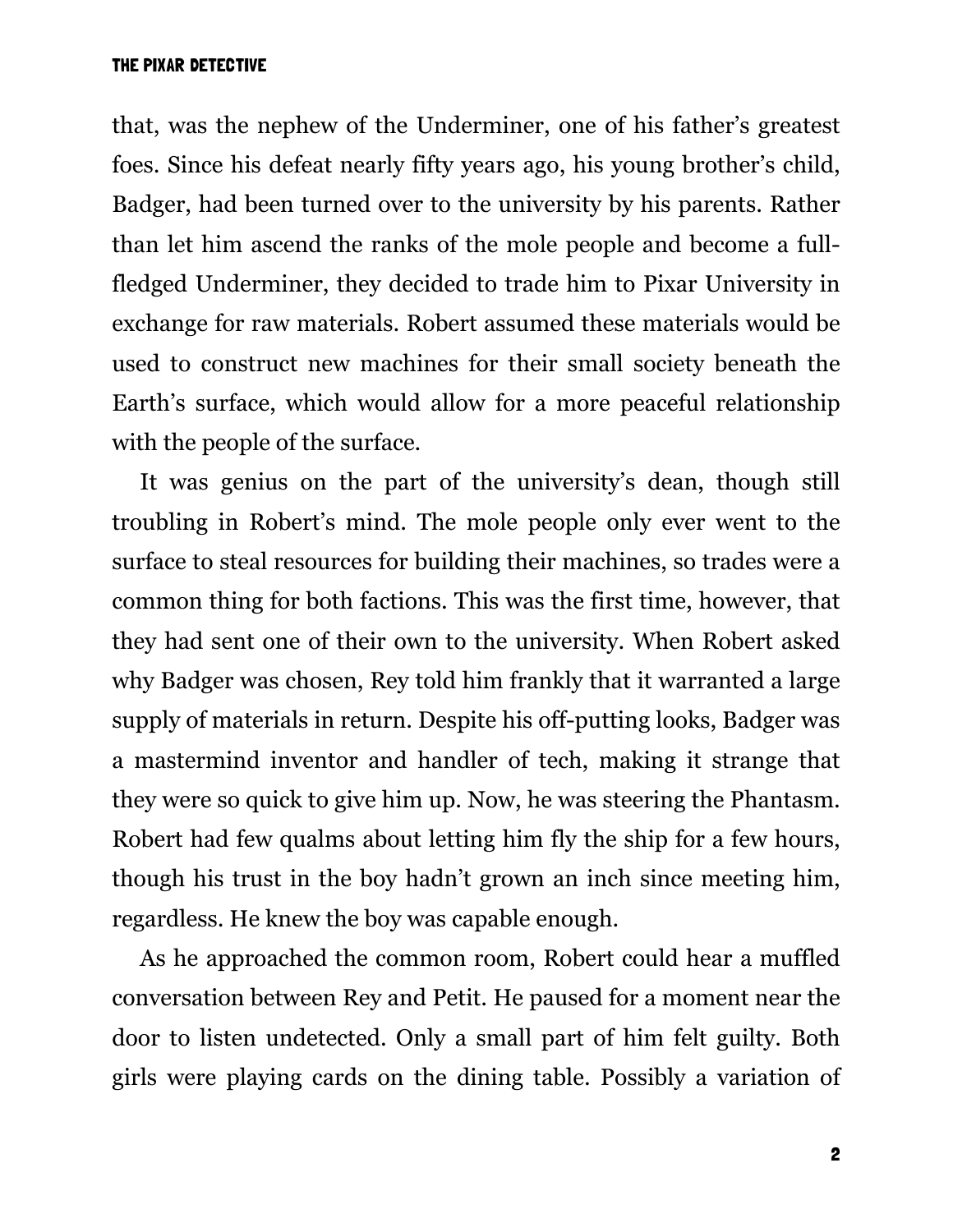Bridge, though Robert knew little of fun and games. He was more interested in what they had to say while he wasn't around. *I'll just peek ever slightly around this corner*, he told himself.

"I'm sure you'll get another chance," Rey said softly as she placed a card face down on the table. "Paris is a cesspit for the unimaginable."

The look on Petit's face didn't change. "Imagine that," she said curtly and with her eyes piercing the cards furiously. "As long as I'm taking orders from the university, I won't get a chance. Finding Bomb would take days, even with our resources."

*Bomb*? It took Robert a moment, but he then remembered Petit's file. She was a super-fan of Bomb Voyage, an international assassin his godfather had helped foil many years ago. He had since gone into hiding somewhere in France, and rumor had it that the university still monitored his activities carefully, even as an old man. It actually surprised Robert that Petit hadn't mentioned her appointed mentor when they had started the mission in Paris.

"Even Unforgivables get vacations, Petit." Rey twirled a card around her fingers indecisively. "Perhaps you'll get your chance after a mission in London. You must be a great swimmer."

Petit chuckled quietly at that. Then she looked Rey in the eye. "Badger keeps calling you by another code name. One that I'm not familiar with. Is he crazy, or is your old name 'Mirage?'"

The silence was thick, but Rey certainly knew the question had been asked. But as her voice was about to let out a response, a red light flashed above them. The alarm shrieked loudly, startling everyone,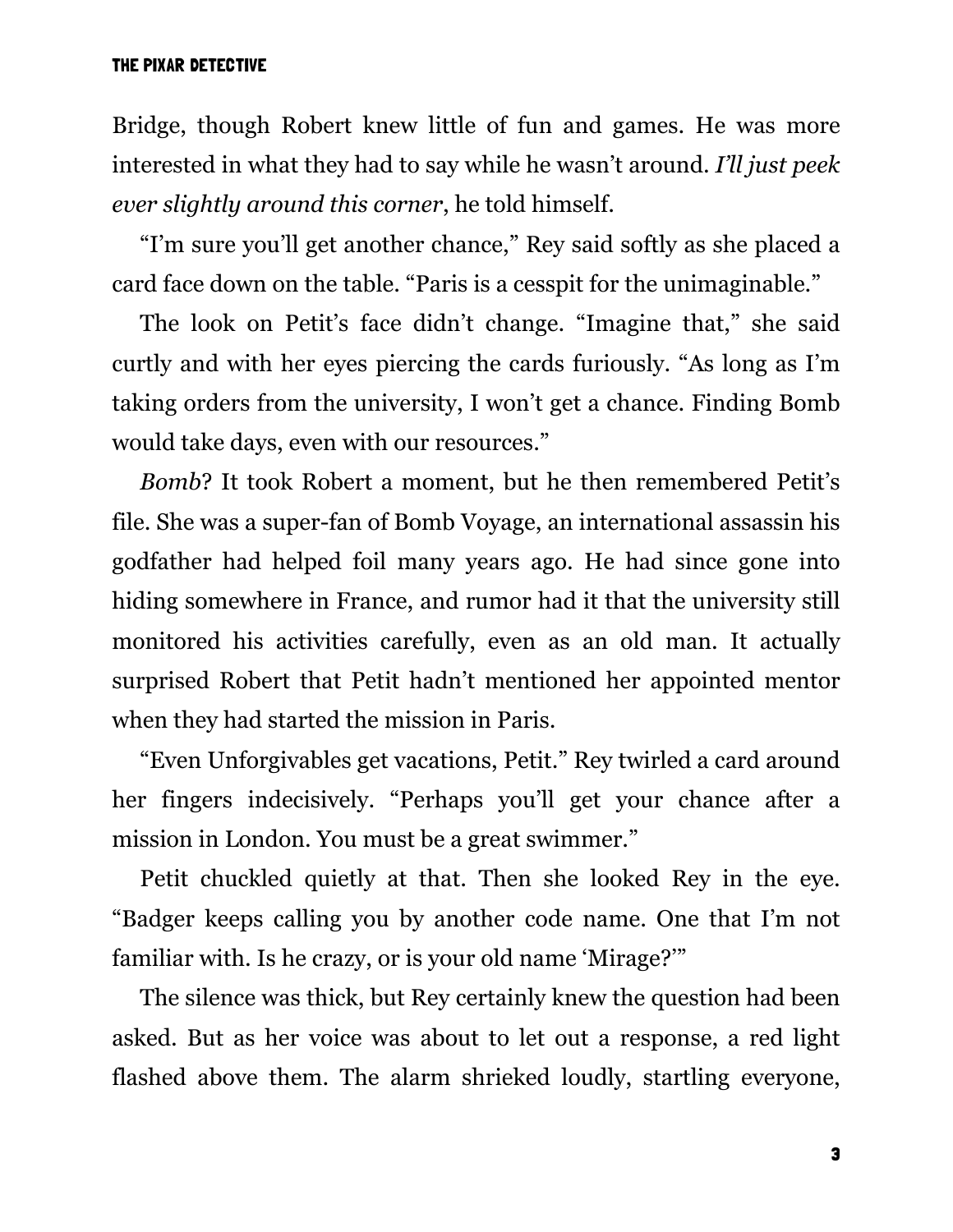especially Robert. He stumbled out of the hallway and was noticed at once by Rey and Petit. Robert could see the suspicion in Petit's eyes.

He ignored it and pointed his thumb back down the hallway. "The cockpit."

That was all he needed to say. Petit and Rey arose and followed him to where Badger was holding the throttle of the Phantasm with a firm grip.

"What's happening?" Robert asked sharply.

Badger pointed forward, leading everyone's eyes to a spot in the horizon. Their faces were blanketed in the most extreme form of fear and awe.

•••

*London is crowded this time of day*, the man thought. He straightened his tie and walked straight to the watchtower, known as Big Ben. Faces passed by him, but no one noticed the tall, slender man stepping briskly through the crowd as if he was invisible and made of air. Dusk would be in a few hours, so Randall could feel the force of men and women scrambling to get home as quickly as possible. *You're all just a bunch of ants on an island*, he thought.

Finally, Randall walked through a door leading to the inside of the clock, stories above the ground. In the corner of the large, mechanical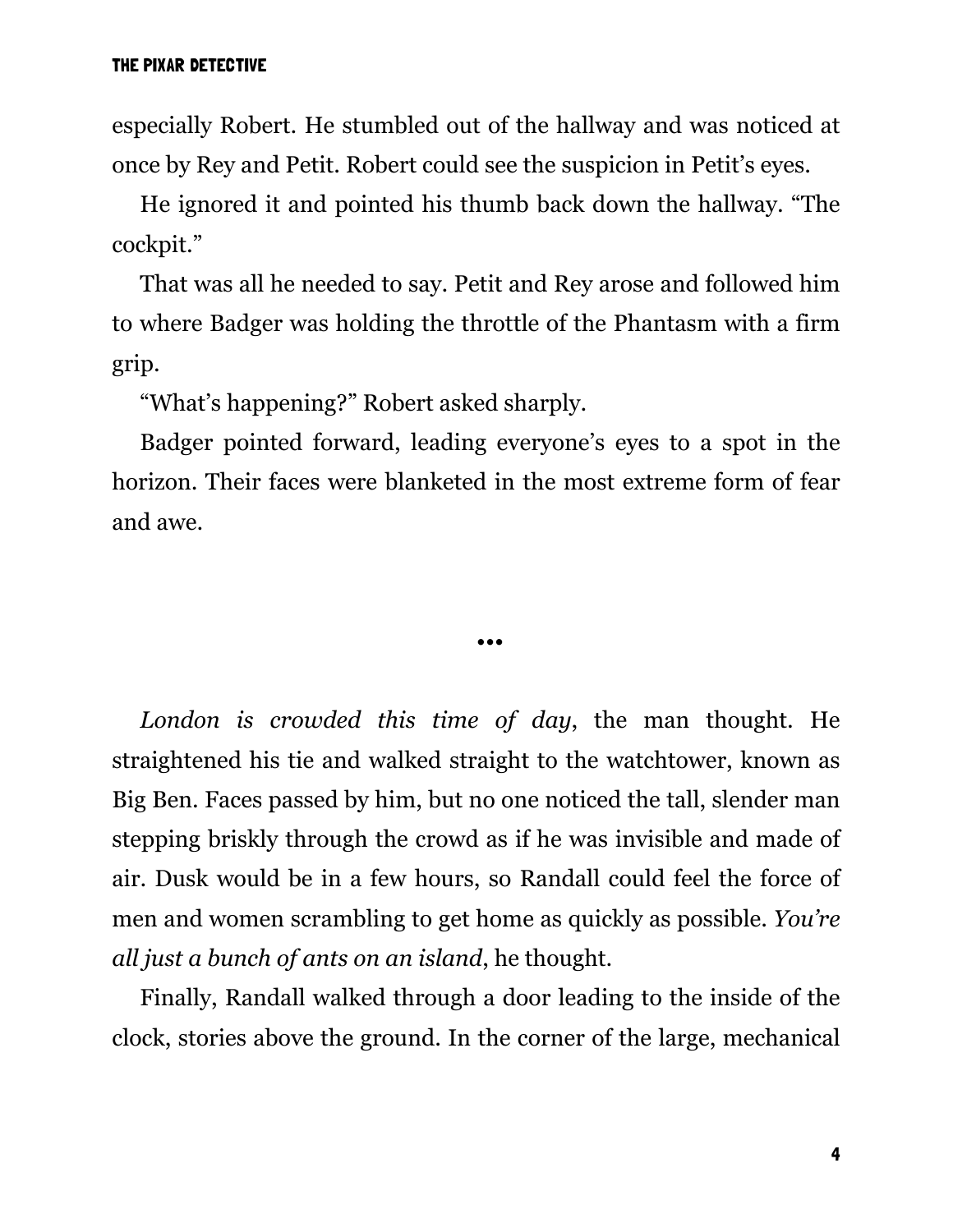room, he saw a makeshift bed housing a plump man appearing, and smelling, to be homeless.

"Get up, Al."

The man rolled over and winced before realizing who was speaking to him. "Randall!" he panicked. Quickly, Al threw off his sheets and tried to wipe the dirt from his clothes as Randall paced the room for a bit, patiently.

"Sorry, sir. I would have cleaned up if I knew you were coming today."

"No need to apologize, tinkerer." Randall stopped to admire the contours of the gears above them. "You actually obeyed orders. Unlike that Hero you were with. Where is she?"

The gulping sound from Al's throat made the room echo. "She went to France as planned. Apparently, Sadie's death messed up Logan's directive. She said she has to find a door that will take her to BnL. That way, she said, a directive can be switched on before Stevin Parker finds Mary."

"Hmmm," Randall postured. He stroked his chin. "She could be betraying us. In order to find a door that will take her forward in time, Logan must have a magician. And the only one in France that I know of is that blonde, round one traveling with the imposter Sadie."

Sweat fell from Al's face. "Huh, I never thought of that." He paused for a moment to think. "But I doubt it," he waved to Randall. "Logan's main directive is to obey BnL orders, and if she did that, she would have come with me here to the safe house. Where it's safe."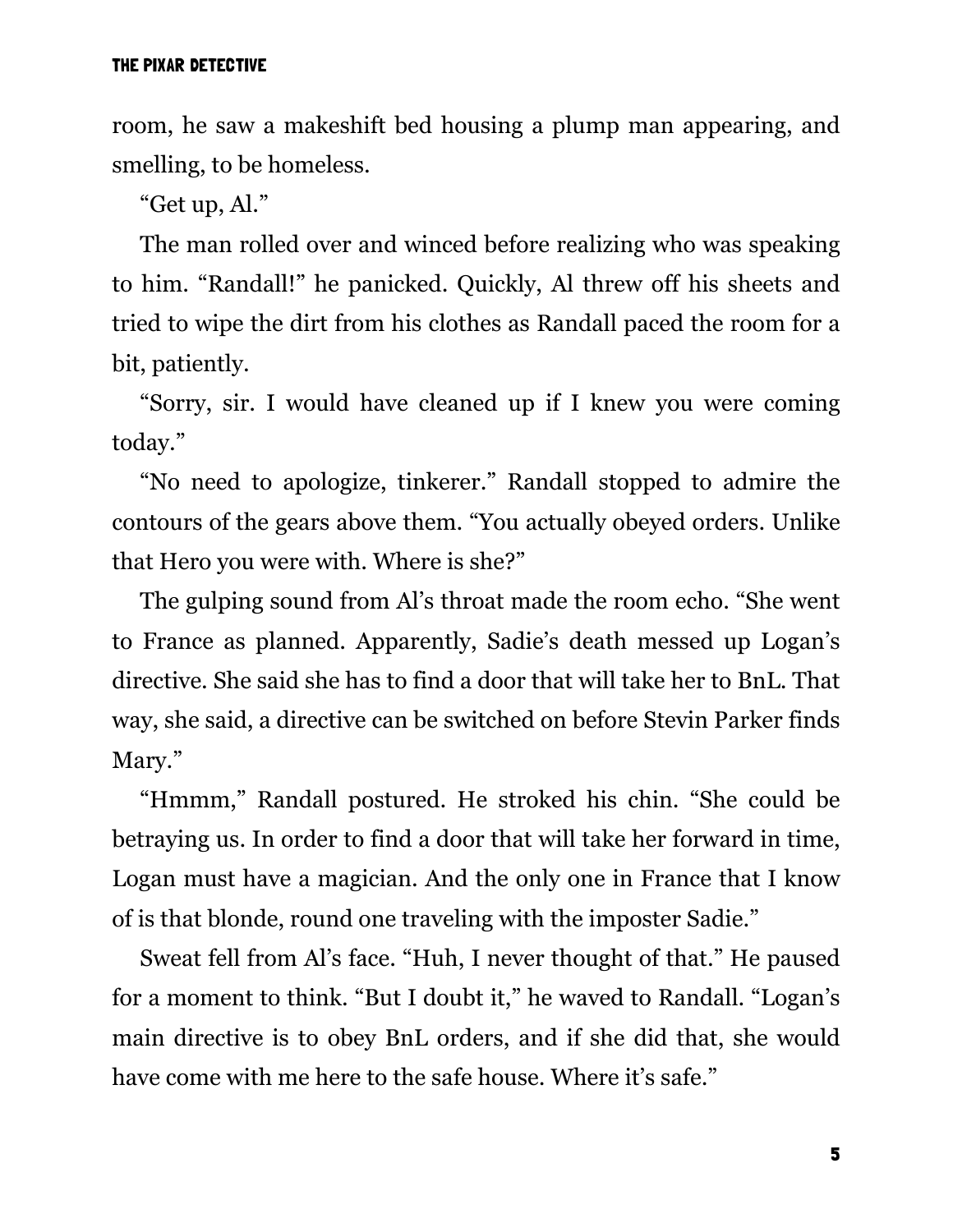"Not necessarily," Randall replied. "This clocktower won't be a safe house for much longer. Miles Axelrod will eventually take it over, along with the rest of England."

"But not for long, right?" Al asked, confused. "BnL will run everything. Axelrod is just an oil tycoon. He can't possibly…"

"Maybe *he* won't secure this place. But his car will." Randall clapped. "Now! Back to business. Where is the tracer we gave you to track Stevin Parker?"

"Right here," Al answered as he reached for a phone showing the monster's location. "I placed it inside of his necklace when I helped Cara build it. I couldn't get it on any of Stevin's things."

"That'll do just fine," Randall smiled. "You've been very helpful, Al. Following protocol, working undercover…I'd say you've more than proven your worth to our illustrious organization."

For a moment, that made Al smile. But his grin evaporated when Randall snapped his fingers. Another figure entered the door. It was

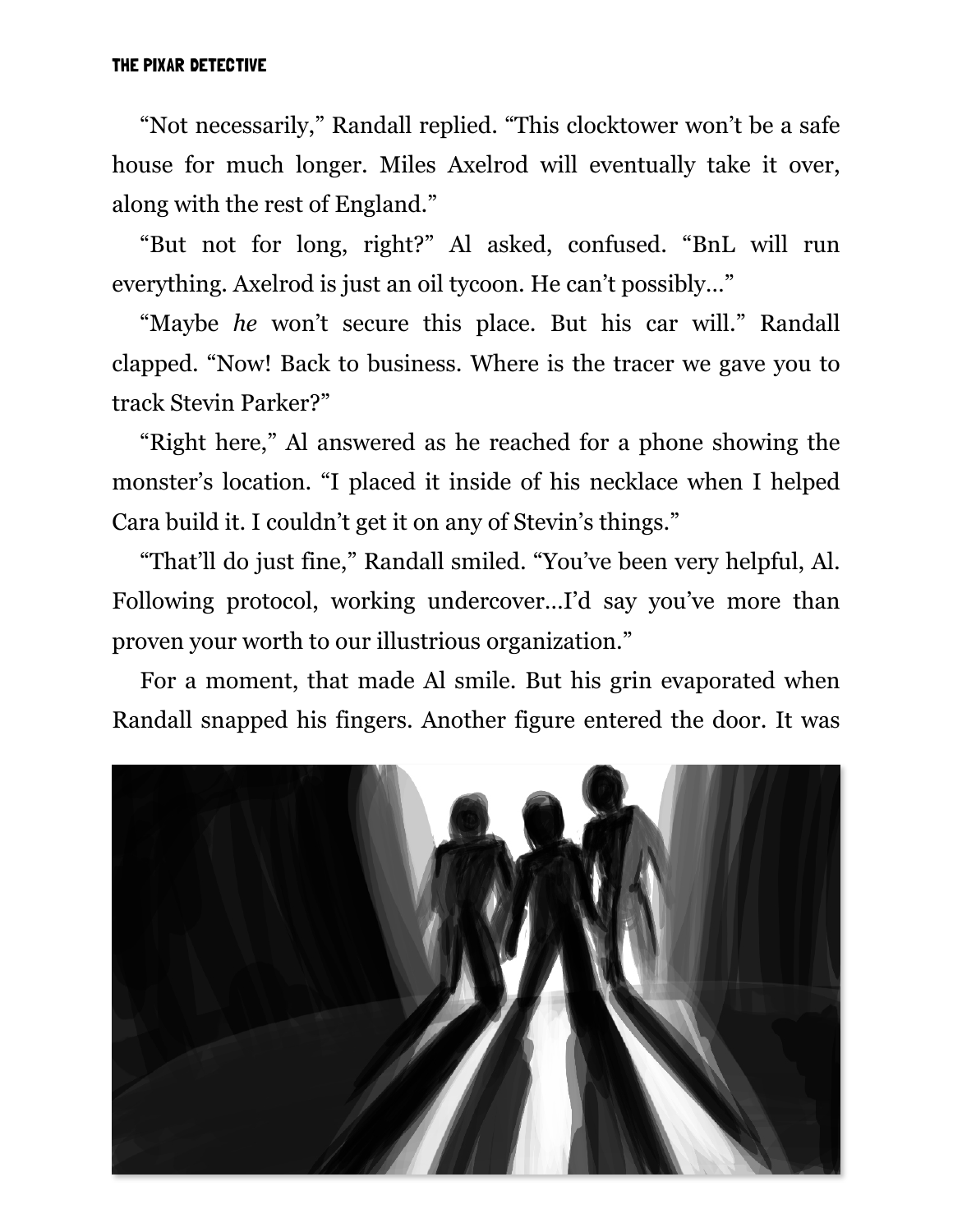Cochran, who was accompanied by several men with blank expressions and wires coming out of their forearms.

"Randall, are those…Cynetics? Where did you get them?!"

The tall man gave Al a smirk. "Let's say I borrowed them from someone who no longer needs such…luxuries."

The Cynetics grabbed Al and carried him away from both Cochran and Randall. He shouted, "The anomalies, Randall! *You're causing too many anomalies*!" The door slammed behind them.

*Good*, Randall thought. He turned to Cochran. "We're going to France."

•••

His eyes opened slowly. Mary knew they were reaching for her face first, then the window.

"It's nearly dusk," she told him.

Russell tried to get up, but Mary slowed him. He relented. "I've been out that long, huh?"

She smiled and motioned for him to lay back down. "You need to rest, Russ. That android beat you pretty bad. I was almost impressed."

That didn't amuse him, she knew, but Russell still laughed. Mary could see that the pain was leaving  $him - a$  testament to his resilience. Russell's face was badly bruised from the android's punches, but it was his gut that Mary feared for the most. The android's most critical strike was at Russell's core. When she had first examined his injuries,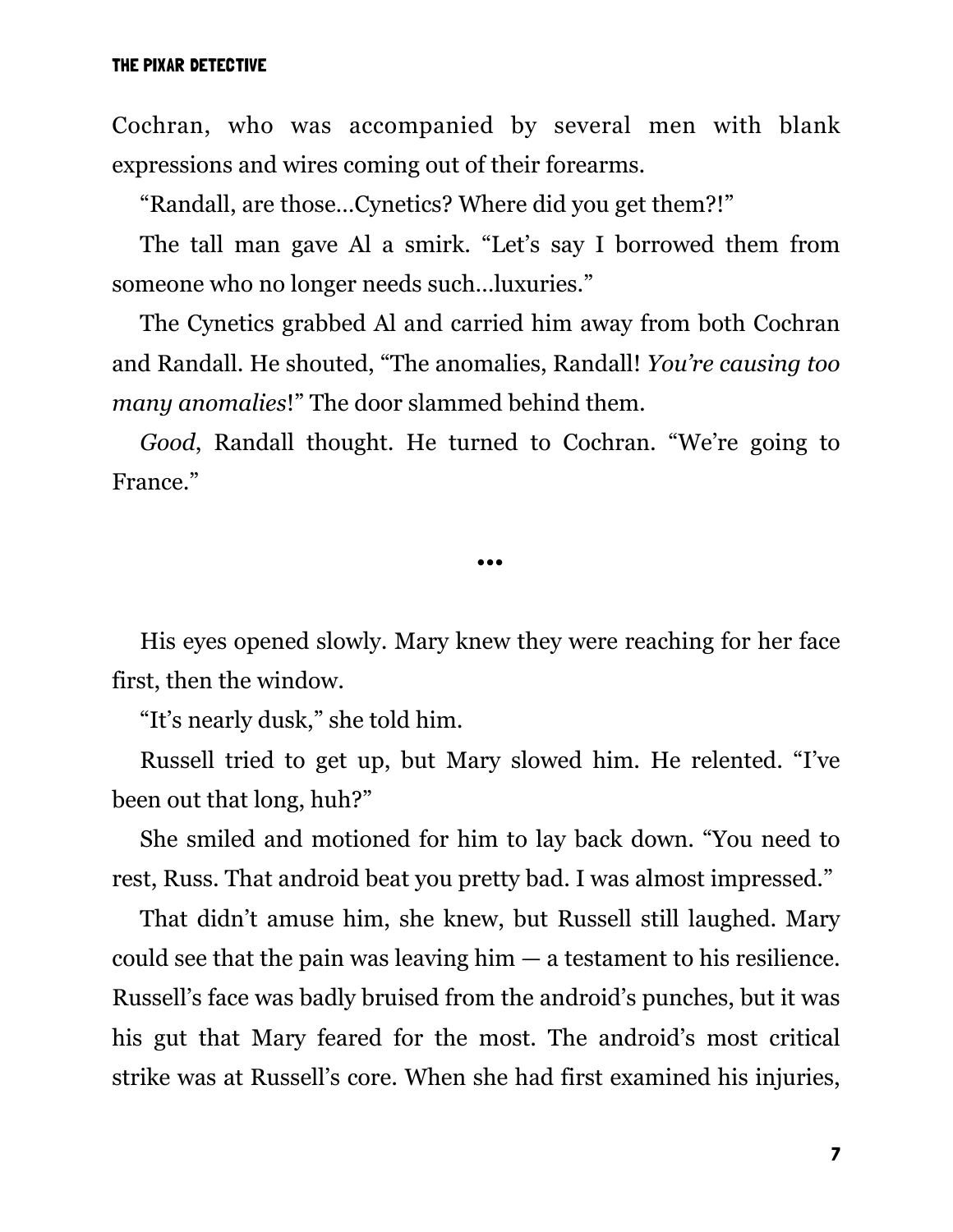she had to make sure his lungs hadn't collapsed. Thankfully, he was still the sturdy scout she had known for years.

"You look so different," she told him softly. "Has it been that long since we saw each other?"

Russell smirked. "You know as well as I do that the eggs made me this old. But I guess I did put in the effort for working this body out myself. It helps when you're on the run."

She looked at him coyly and applied some ointment to a scrape on his arm. "What else has happened these last few months? I know my parents must think me dead." Her words were sweet like honey, putting Russell at ease.

"Yes, though not everyone has given up on finding you, Mary. Your friend, Stevin Parker, has been looking everywhere for you."

That surprised her. "How do you know that? You've never met any of my friends…"

"Honestly," he replied evenly, "I didn't know you had *any* friends until Stevin came looking for me with the blonde kid. "

"Blonde kid? Do you mean Wallaby?"

"Yeah, that's the one. He doesn't have what I'd call a memorable face."

Mary shook her head in disbelief. "What do you mean they came looking for me? How do they even know about you?"

His eyes looked to the corner of the room. "Parker found your diary and deciphered it. He figured out what your codes meant about the hidden wonders, and he somehow managed to track me down."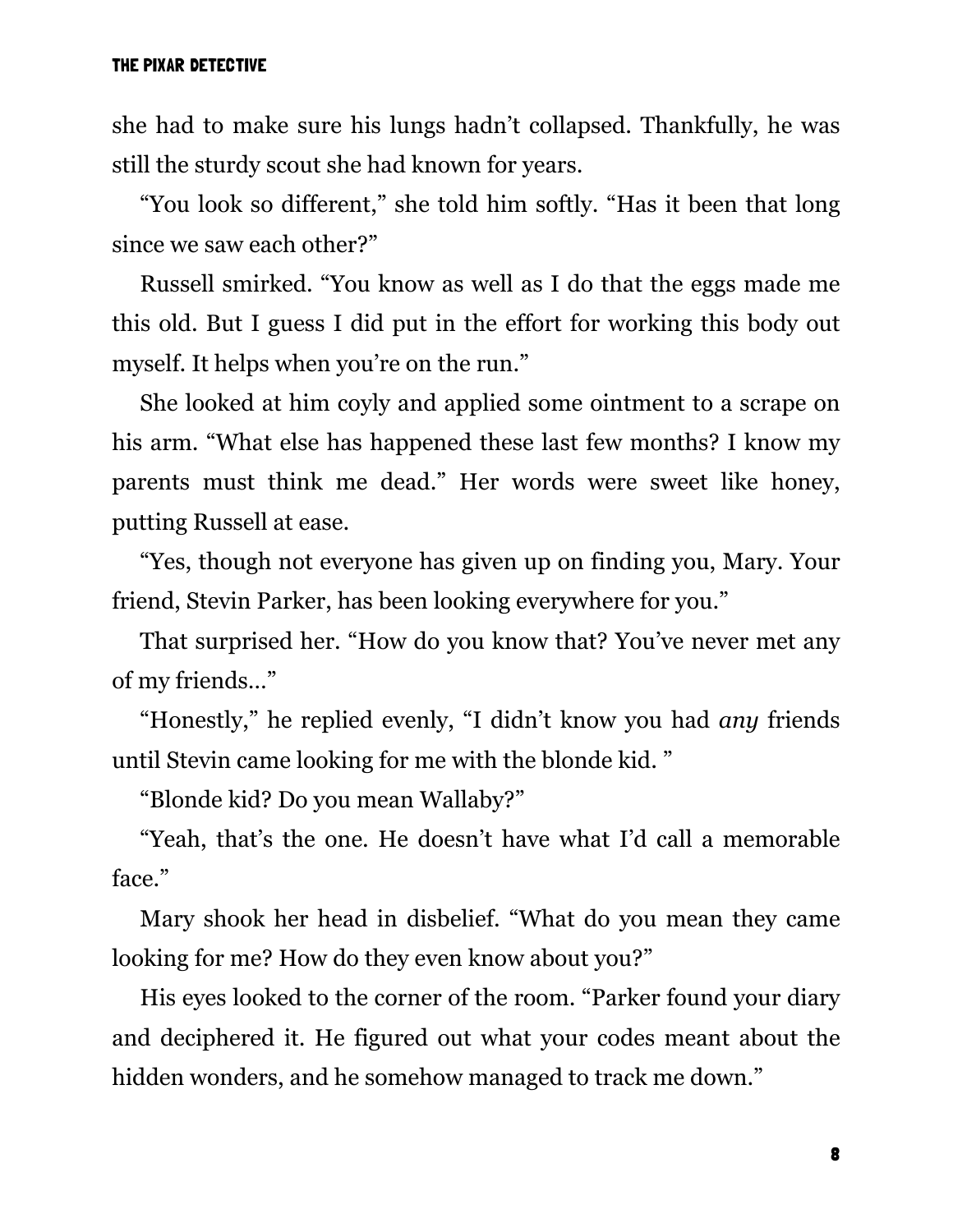"Let me guess. Fenton's?"

Russell rolled his eyes at that. "Your friend is relentless. I saw him take on the son of Frozone and one of the mole people. And somehow he teamed up with a super who isn't with the university."

The words felt impossible to understand. All Mary could do was muster, "What?" Her thoughts were too clouded to organized. *Stevin did that*? She kept repeating over and over in her head. Finally, she gripped Russell's arm and asked, "Why isn't he with you anymore?"

"I told you before. I came here to escape the university, not help Stevin find you. He's still in Paris for all I know. And you know I would have come looking for you myself if I had known you'd been abducted. But your house, or what was left of it, was surrounded by magic, so I just assumed you didn't want to be found. Don't worry, you're family is alright."

Mary wanted to believe him. She owed him. It was her fault that the university was after him, and he knew it. It had been his decision, and for all he knew, she was merely trying to escape in case someone figured it out.

"Th-thank you," she said to him.

Surprised, he responded, "For what?"

"For protecting me."

"I'd do anything for you, Mary."

She knew he meant it. His eyes lingered on hers for a moment as old memories came rushing back.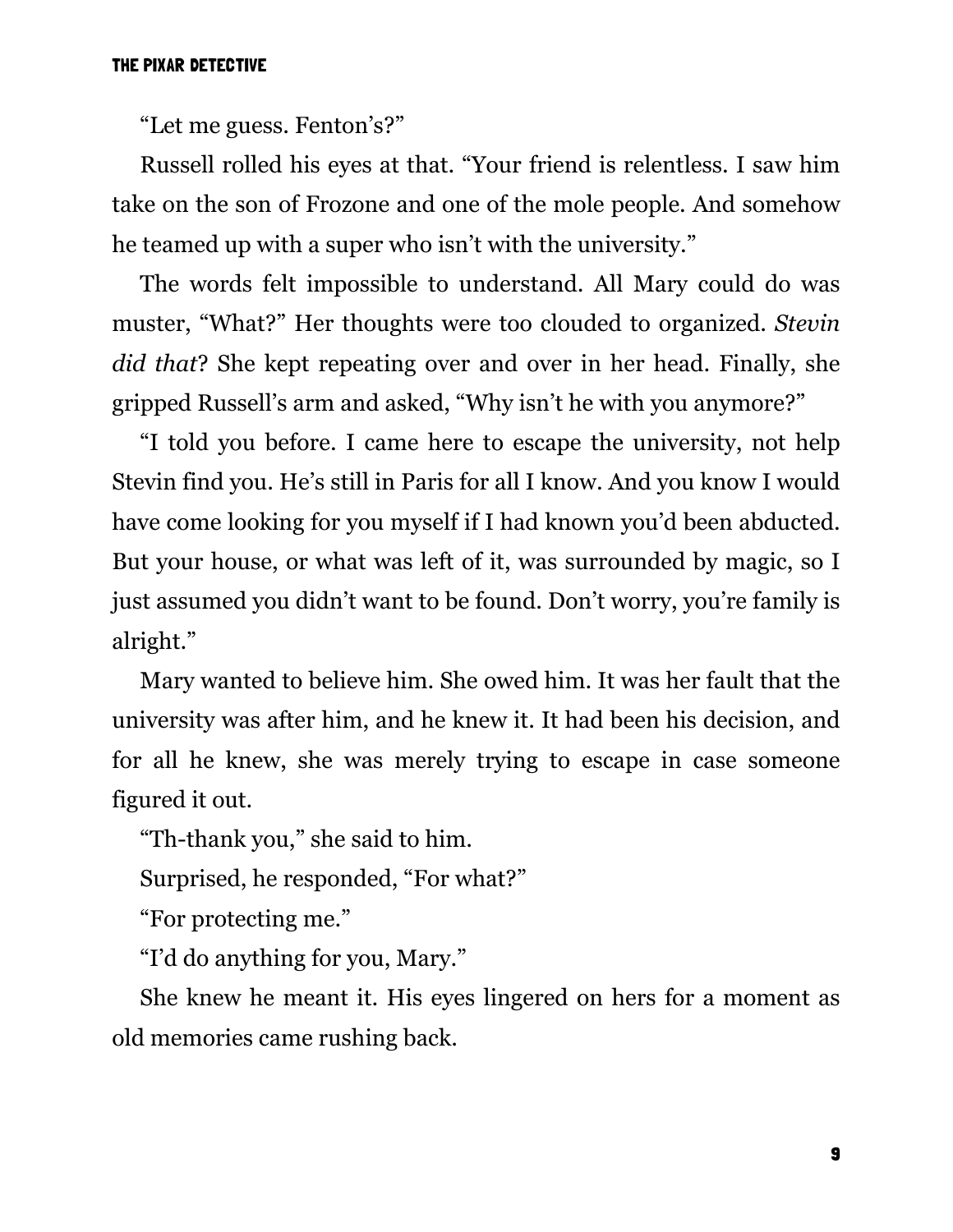He gave a sigh and looked away from her. "I wish I was my real age again."

It wasn't hard for Mary to remember. When she first met him, Mary quickly understood something strange about him. He was constantly aging, especially after returning from trips to the falls. Only a year ago, they realized that merely being around the bird of Paradise Falls accelerates your age and maturity. But that wasn't all.

"The eggs made you older," Mary started. "Maybe they'll reverse your age, too."

Russell looked at her again. "No. Charles Muntz did that, and it made him mad. I read the journal he left behind on the Spirit of Adventure. When he ate the bird's eggs, it made him younger, but it also drove him insane."

"You know don't for sure that the eggs are what caused that…"

"What would you have me do, Mary? You took the eggs to Paradise Falls for a reason. To protect them. If I ate them, it would make this entire ordeal pointless."

"Does the university still think you ate those eggs already?"

His body tensed up. "Yes. They call me the 'poacher' now. Even though they're the ones who had Kevin and his babies locked up for years." He gazed upon her face again. "Thanks to you, the university no longer has the eggs. And thanks to me, they'll never try to find them again. They've surely hatched by now, and I like to think something's taking care of them over there. Those birds are tough birds."

Mary smiled again.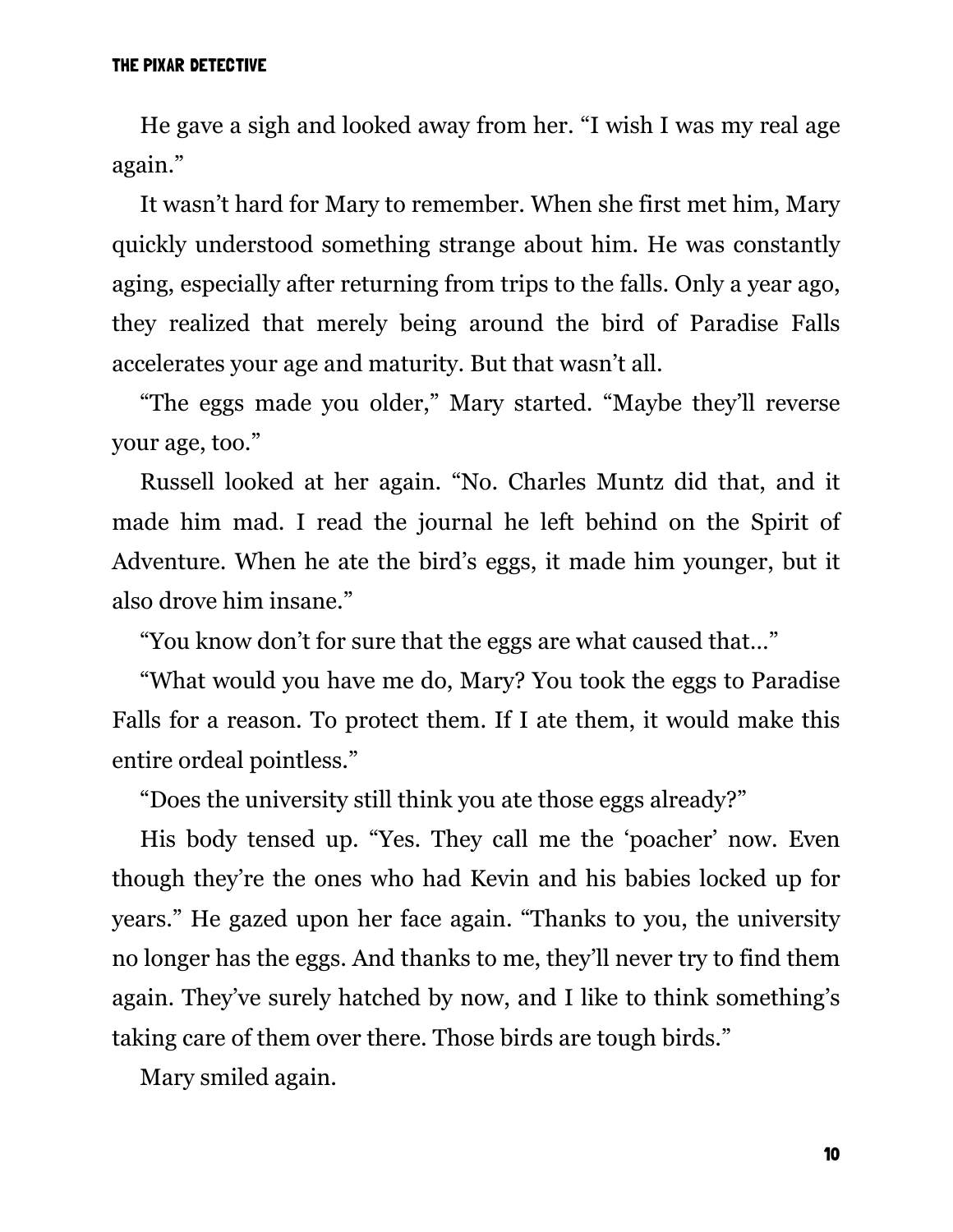He touched her cheek. "We need to escape, Mary. That old witch abducted you, didn't she? You don't look like someone with freedom."

Shaking her head didn't feel right. "Escape isn't possible, Russell. She's powerful. The minute she thinks we're up to something, she can cast a spell on the ship or who knows what else. And she found me once already. I don't think there's anywhere safe for me to be, except for here. For now."

"You're wrong, Mary! I saw what you did to the android back there. That woman isn't the only person on this island with power, and if she's holding you against your will, then—"

"Then I should be smart," she interrupted. "I don't yet know what the woman truly wants. Before I can even think about escape, I need to know why. Besides, we're not in any immediate danger. Belle hasn't harmed you, so you're pretty lucky."

It was strange, actually. Belle had been mostly indifferent to Russell since the end of the battle. Mary couldn't even recall the woman ever speaking to him.

The door opened suddenly, just as Mary was about to speak again. The witch stood there, solemnly, as if she had been expecting to see something exciting.

"How is he?" the witch asked coldly.

Before answering, Mary looked at Russell for a moment, wondering what the correct answer was. "He'll be fine, Princess Belle. As long as I keep looking after him."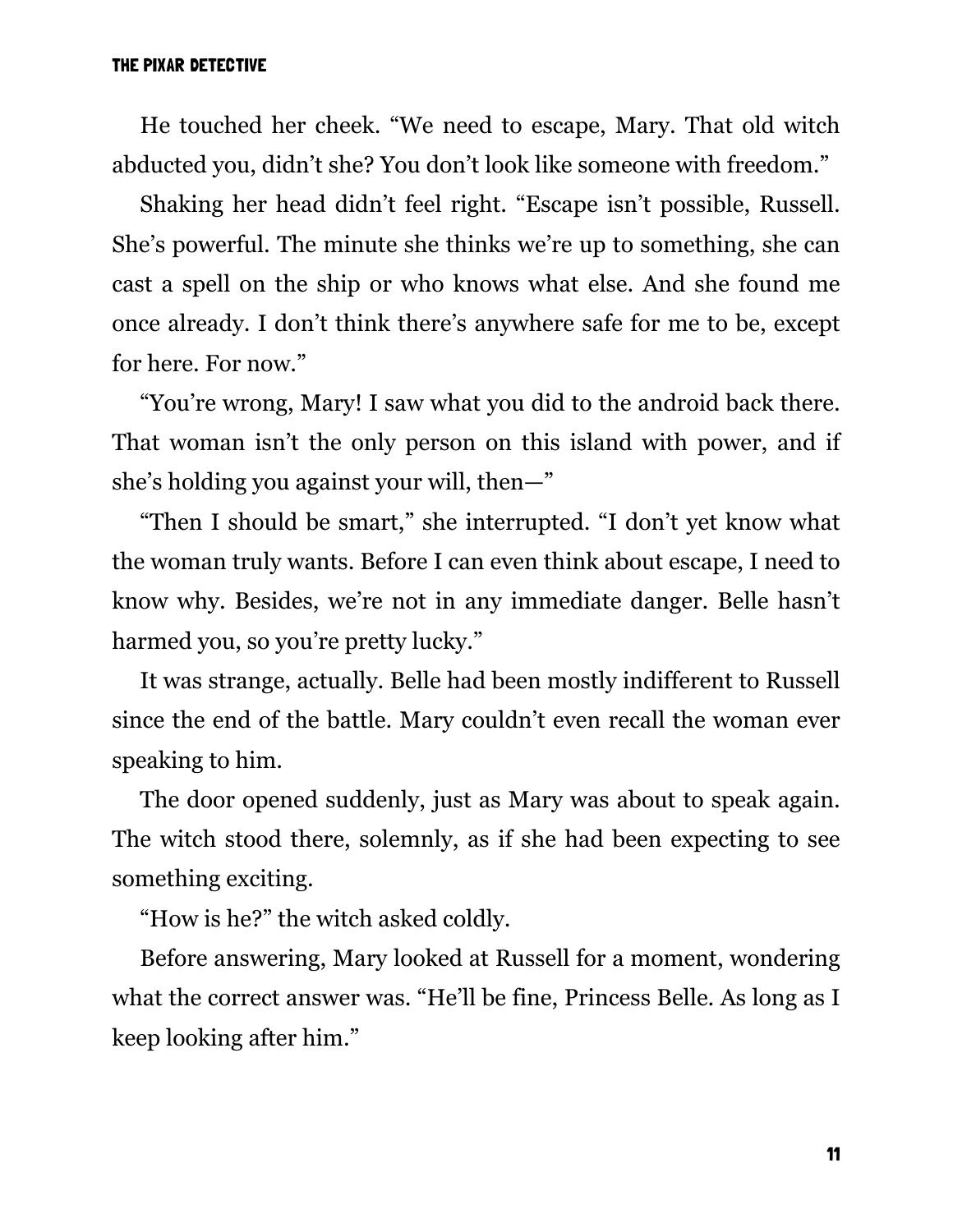"Good," she said without hesitating. "Come, come." The witch then turned and waved Mary to come with her. Mary looked at Russell and shrugged before exiting the cottage.

They walked for a few minutes toward a clearing near the great tree's reservoir. It was a darkish blue now that dusk had finally settled in, masking the unease in Mary's face. She had been silent during the entire walk, unsure of what to say. Part of her ached to learn of the power she had wielded against the android. Another part wanted to ask what had become of him. Mary had been too distracted by Russell's injuries to notice what the witch had done with their foe.

Before Mary could come up with something to say, the witch broke the silence. "This island used to be hundreds of times larger than it is now. Did I ever tell you that, little dear?"

She looked at the witch and bit her lip. "You did."

"It even had a volcano at one point. Oh, well that was years ago, I suppose. I can't keep track of geography anymore these days. Were you saying something, little dear?"

"What? No, you were speaking—"

"Ah, yes, well it's OK to forget. But I'm sure you know why I've brought you to this spot."

"Is it because of my powers? Because what happened with the android before was a total accident. And since we're not doing much around here, could you at least—"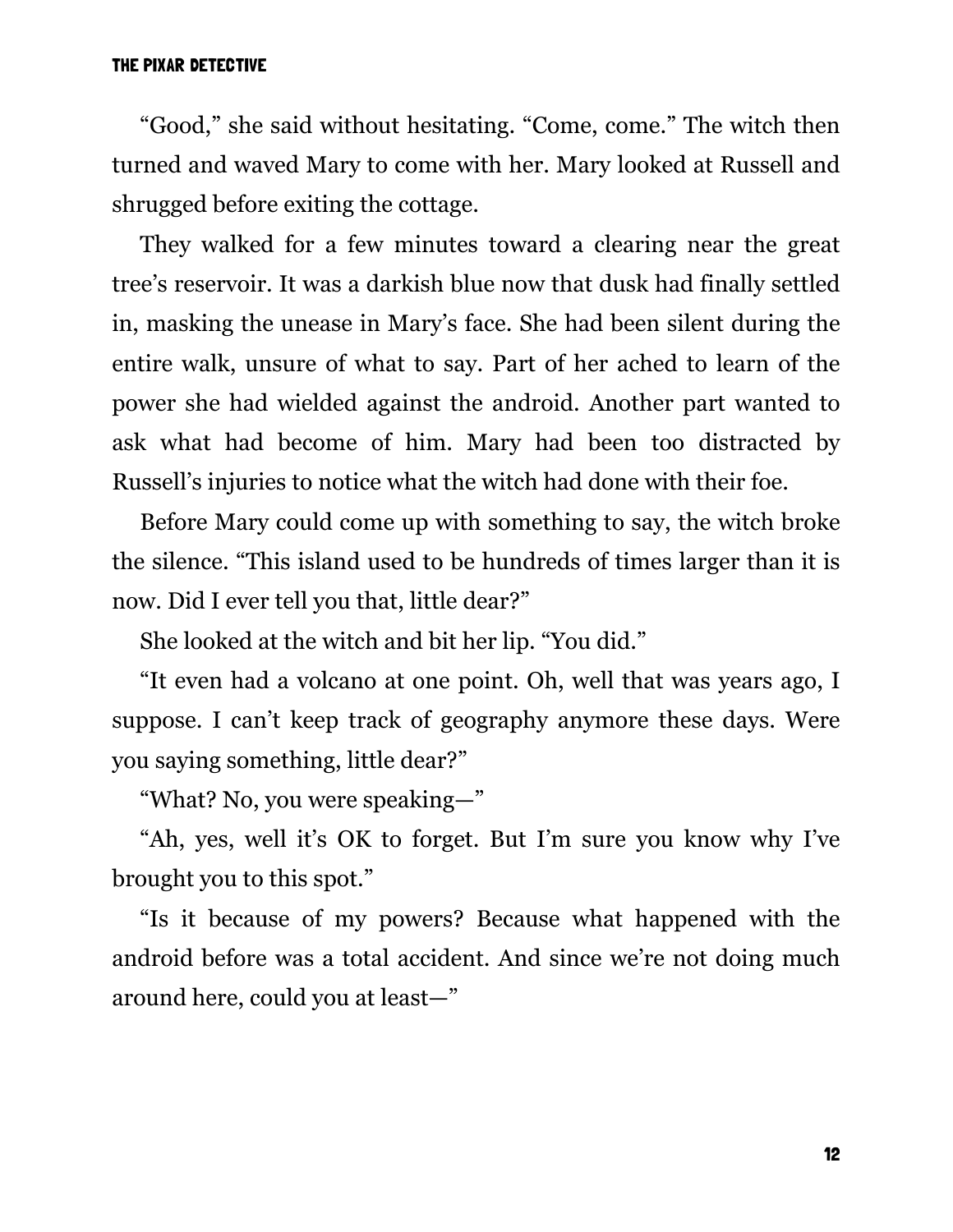"That boy who showed up here is a dark omen, little dear. More will follow, and sooner than you think. Do you believe I can protect this place?"

"You've shown that you can, but I don't think you really need to. This place is off the map."

"Yes! There it is! That's it right there! Ah, you truly are my little dear. So poignant. Let's get started."

Mary put her palm to her face in frustration. *Started? What is this old witch talking about?*

The witch stepped away from Mary and spread her feet, as if to meditate. She closed her eyes and then opened just one to look at Mary straight ahead of her. "You'll know true bravery when you wield *unlimited power*!" she started with a whisper and then shouted.

The witch's arms rose in the air, and the ground with it. The hard earth beneath their feet quaked and pushed against Mary's feet. It was unlike anything she had ever felt. Several trees in the distance crumbled. Mary spotted a massive wave wiping out the cliffs to the north of them. It took thirty seconds for Mary to realize the ground was no longer surrounded by water. They were rising in the air, and the clouds were rapidly approaching them.

"I don't want this!" Mary screamed, unsure of what else to say. "I want no part of this!"

"Soon, neither of us will!" the witch cackled uncontrollably.

The last thing Mary saw before falling to her feet was a jet just beyond the horizon.